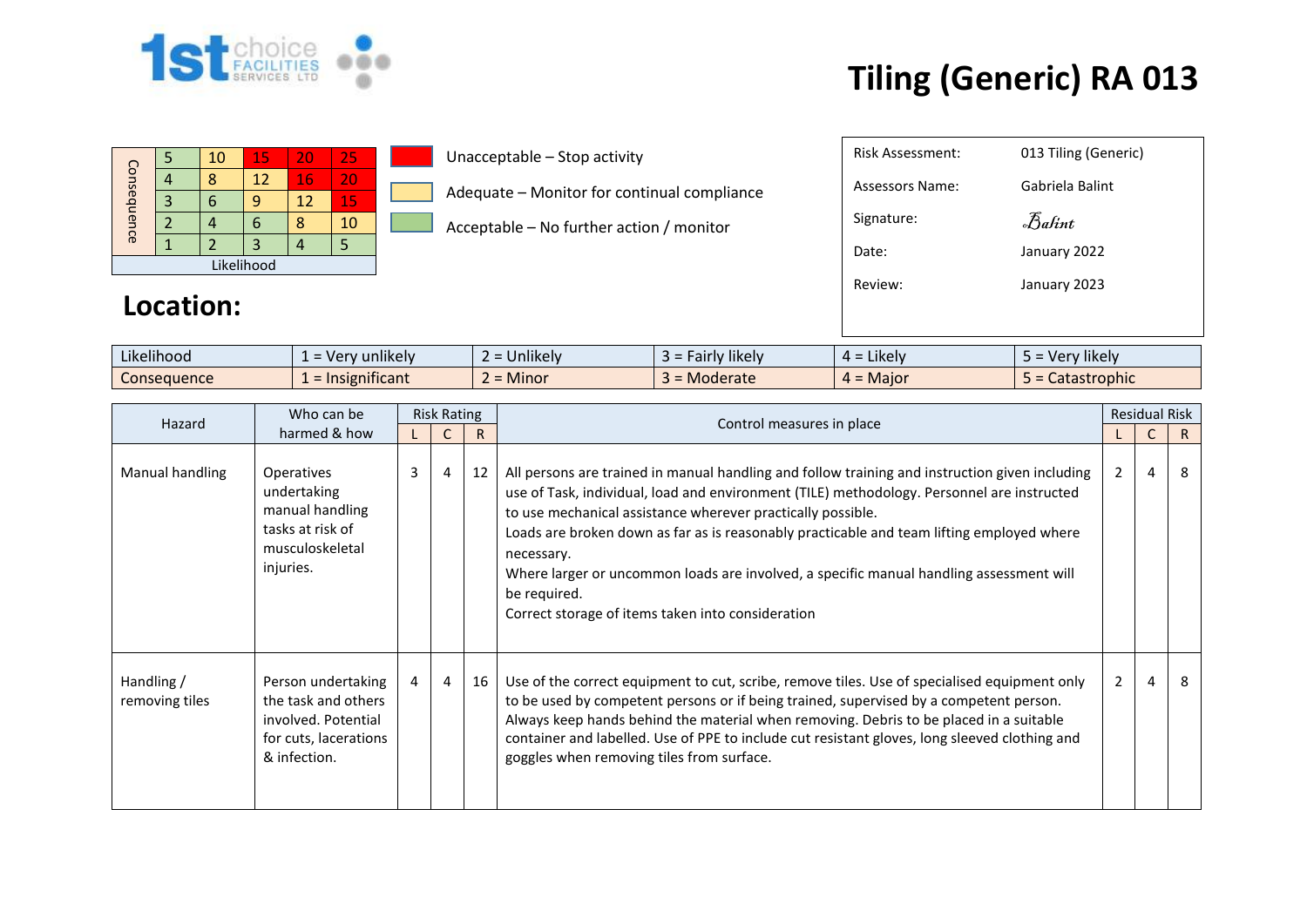| Use of machinery            | Persons using<br>machinery, serious<br>injury potential<br>through drawing in<br>/ crushing etc.  | 3 | 4              | 12 | Only competent persons allowed to operate machinery or if being trained, supervised by a<br>competent person.<br>All machinery to be set up in line with manufacturers instructions ensuring that space is<br>available to allow safe working.<br>Personnel to tie back long hair and not introduce loose clothing into the working area.                                                                                                                                                                         | $\overline{2}$ | 4 | 8  |
|-----------------------------|---------------------------------------------------------------------------------------------------|---|----------------|----|-------------------------------------------------------------------------------------------------------------------------------------------------------------------------------------------------------------------------------------------------------------------------------------------------------------------------------------------------------------------------------------------------------------------------------------------------------------------------------------------------------------------|----------------|---|----|
| Work in restricted<br>areas | Persons<br>undertaking task,<br>minor<br>musculoskeletal<br>injury potential                      | 3 | $\overline{3}$ | 9  | Personnel to ensure they can take up a comfortable working position which is free from<br>additional hazards. Set up tooling within easy reach. Task rotation where practicable /<br>regular breaks.<br>Use of knee pads when laying / removing floor tiles.                                                                                                                                                                                                                                                      | $\overline{2}$ | 3 | -6 |
| Slips, trips and falls      | Persons<br>undertaking the<br>task. Serious injury<br>potential increasing<br>due to MH activity. | 4 | 4              | 16 | Routes and areas are checked for obstructions and availability of space or other hazards i.e.<br>wet floor, spillages, uneven or slippery surfaces and cables etc. prior to use.<br>Personnel aware of additional hazards that may lead to STF on the same level i.e. inadequate<br>lighting, weather conditions, changes in surface etc.<br>Good housekeeping standards are maintained and inspected at all times.<br>Removed tiles to be removed at regular intervals, maintain clear space to undertake works. | $\overline{2}$ | 4 | 8  |
| Use of hand tools           | Persons using hand<br>tools to undertake<br>works, potential for<br>cuts / lacerations<br>etc.    | 3 | 3              | 9  | Only competent persons allowed to use hand tools or if being trained, supervised by a<br>competent person.<br>Personnel to keep hands behind the tooling (cutting edge / blade) and wear gloves suitable<br>to the task.<br>If drilling or cutting tiles, use of safety eyewear.<br>Defective tooling to be removed and replaced as necessary. Keep all cutting heads sharp and<br>protected when not in use.                                                                                                     | $\overline{2}$ | 3 | -6 |

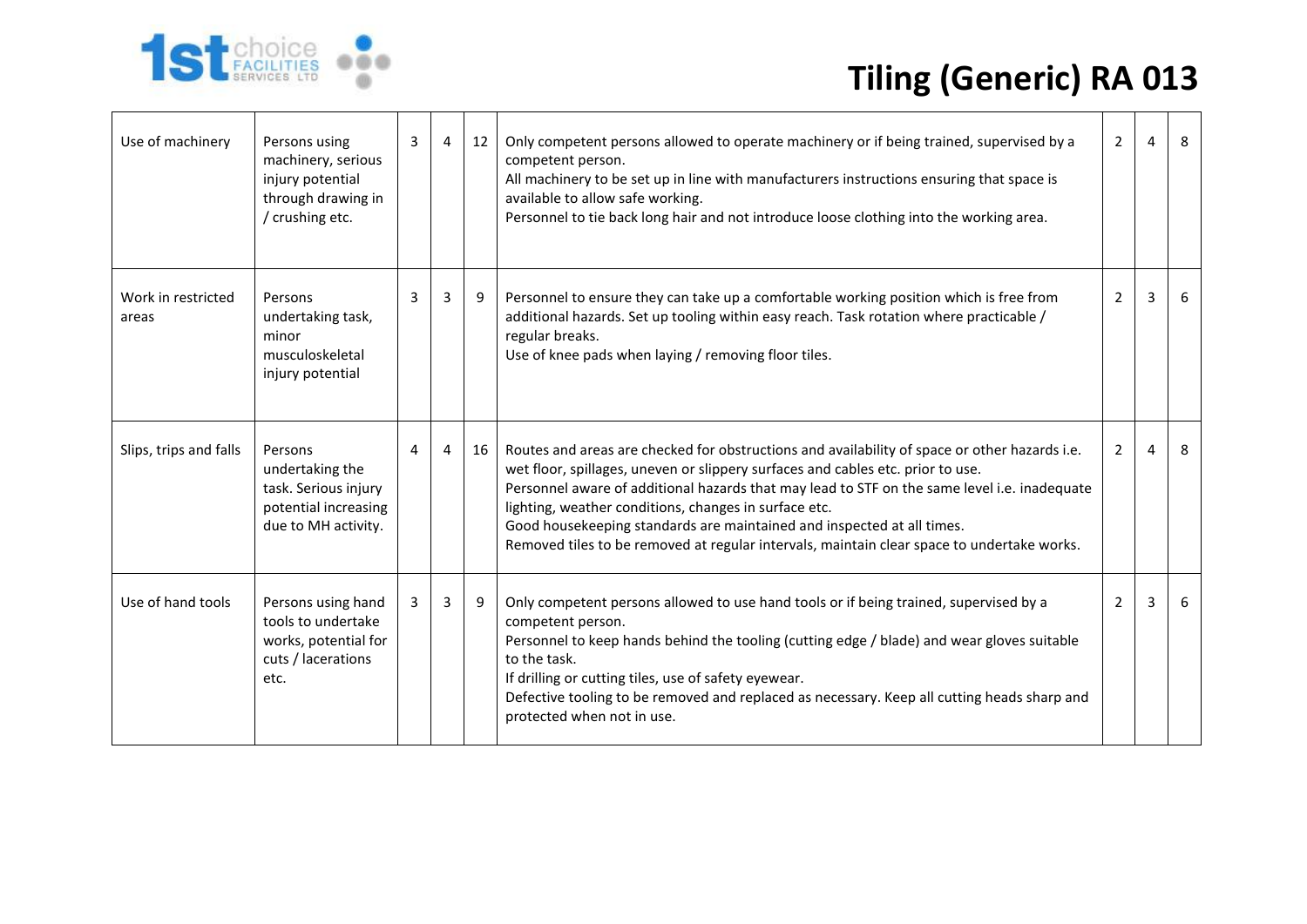| Discovery of or<br>damage to material<br>that may contain | Operatives /<br>engineers and<br>others who may be | 3 | 4 | 12 | All personnel are trained in asbestos awareness as a minimum and follow advice given during<br>the training.                                                                                                                                                                                                                                                                                                                                                             | 2 | 4 | 8 |
|-----------------------------------------------------------|----------------------------------------------------|---|---|----|--------------------------------------------------------------------------------------------------------------------------------------------------------------------------------------------------------------------------------------------------------------------------------------------------------------------------------------------------------------------------------------------------------------------------------------------------------------------------|---|---|---|
| asbestos.                                                 | affected.<br>Potential for<br>serious long-term    |   |   |    | Prior to personnel undertaking any work where asbestos may be present, the asbestos<br>register shall be consulted. Where this is not available, a copy is to be requested from the<br>client. Likely locations include pipework, flues, decorative textured coatings etc.                                                                                                                                                                                               |   |   |   |
|                                                           | health problems                                    |   |   |    | Personnel are not permitted to undertake any works involving asbestos containing material<br>unless trained in the correct procedures.                                                                                                                                                                                                                                                                                                                                   |   |   |   |
|                                                           |                                                    |   |   |    | Should any person come across any suspected asbestos containing material (ACM) they must<br>stop work immediately and inform their line manager who should arrange for the client to be<br>informed of the situation and await further advice.                                                                                                                                                                                                                           |   |   |   |
|                                                           |                                                    |   |   |    | Should any person accidently disturb any ACM, they must stop work immediately and inform<br>their line manager of the situation. They will then complete the decontamination procedure<br>as outlined in training and await further advice.                                                                                                                                                                                                                              |   |   |   |
|                                                           |                                                    |   |   |    | Should an incident occur in an occupied premise, they shall close off the area without<br>alarming the occupier. All clothing is to be removed and bagged as hazardous waste. Where<br>possible the operative is to shower to remove any fibres, where this is not possible, they will<br>wipe themselves down with a damp rag which is to be placed in the same bag as the<br>contaminated clothing as per training given & in line with EM7 / EM8 asbestos essentials. |   |   |   |
|                                                           |                                                    |   |   |    | Any operative involved in an incident is to complete an accident / incident report form,<br>following this they will be given further advice about informing their GP of the suspected<br>contact with an ACM.                                                                                                                                                                                                                                                           |   |   |   |
|                                                           |                                                    |   |   |    | The company shall arrange through their client for an air test to be undertaken together with<br>an analysis of the suspected ACM.                                                                                                                                                                                                                                                                                                                                       |   |   |   |
|                                                           |                                                    |   |   |    | All incident involving suspected contact or release of fibres shall be thoroughly investigated<br>by the company with a file of the incident placed in the accident / incident folder which is<br>maintained at head office.                                                                                                                                                                                                                                             |   |   |   |